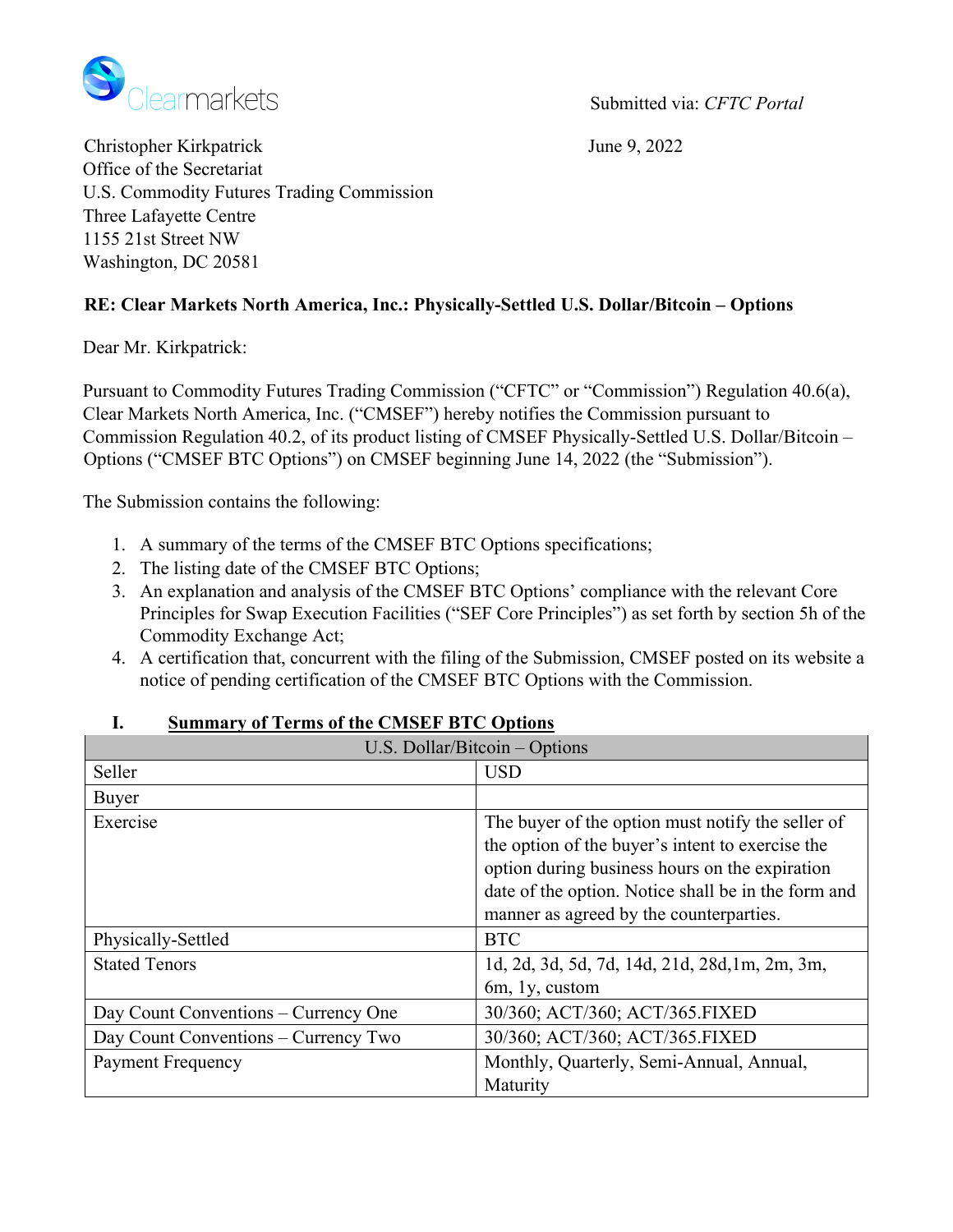| <b>Business Day Convention</b>        | Modified Following, Following, Preceding                                                                                                                                                                                                                                                                                                                                                                                                                                                                                           |
|---------------------------------------|------------------------------------------------------------------------------------------------------------------------------------------------------------------------------------------------------------------------------------------------------------------------------------------------------------------------------------------------------------------------------------------------------------------------------------------------------------------------------------------------------------------------------------|
| Holiday Calendar                      | New York, Tokyo, London, None                                                                                                                                                                                                                                                                                                                                                                                                                                                                                                      |
| Cleared                               | N <sub>o</sub>                                                                                                                                                                                                                                                                                                                                                                                                                                                                                                                     |
| Settlement                            | Determined by Participants in conformity with<br>CMSEF Rulebook Rule 303A, which requires all<br>Participants to represent to CMSEF in writing<br>that they have entered into the necessary<br>documentation in their trading and credit support<br>bilateral agreements to address:<br>a) liabilities caused by an event that delays<br>settlement of the Swap;<br>b) settlement of a Swap where the settlement<br>occurs in a Cryptocurrency that has been subject<br>to a Hard Fork; and<br>c) when Settlement Finality occurs. |
| <b>Settlement Method</b>              | Physical                                                                                                                                                                                                                                                                                                                                                                                                                                                                                                                           |
| Exercise method:                      | Determined by Participants                                                                                                                                                                                                                                                                                                                                                                                                                                                                                                         |
| Exercise procedure:                   | Determined by Participants                                                                                                                                                                                                                                                                                                                                                                                                                                                                                                         |
| Strike price listing provisions:      | Determined by Participants                                                                                                                                                                                                                                                                                                                                                                                                                                                                                                         |
| Strike price intervals:               | Determined by Participants                                                                                                                                                                                                                                                                                                                                                                                                                                                                                                         |
| Quantity                              | Determined by Participants, minimum \$10,000                                                                                                                                                                                                                                                                                                                                                                                                                                                                                       |
| <b>Effective Date</b>                 | Date on which parties begin calculating accrued<br>obligations                                                                                                                                                                                                                                                                                                                                                                                                                                                                     |
| <b>End Date</b>                       | Date on which obligations no longer accrue                                                                                                                                                                                                                                                                                                                                                                                                                                                                                         |
| <b>Trading Hours</b>                  | M-F (9AM – 5PM) New York (may be extended<br>upon request at discretion of CMSEF)                                                                                                                                                                                                                                                                                                                                                                                                                                                  |
| <b>Block Trades</b>                   | Yes (minimum 5 BTC)                                                                                                                                                                                                                                                                                                                                                                                                                                                                                                                |
| <b>Position Limits</b>                | Set by: Part 151 of CFTC Regulations; CMSEF<br>Rule 413A                                                                                                                                                                                                                                                                                                                                                                                                                                                                           |
| Position Accountability and Reporting | Set by: Part 15 of CFTC Regulations; CMSEF<br>Rule 413B                                                                                                                                                                                                                                                                                                                                                                                                                                                                            |

# **II. Listing Date**

The intended listing date of the CMSEF BTC Options is June 14, 2022.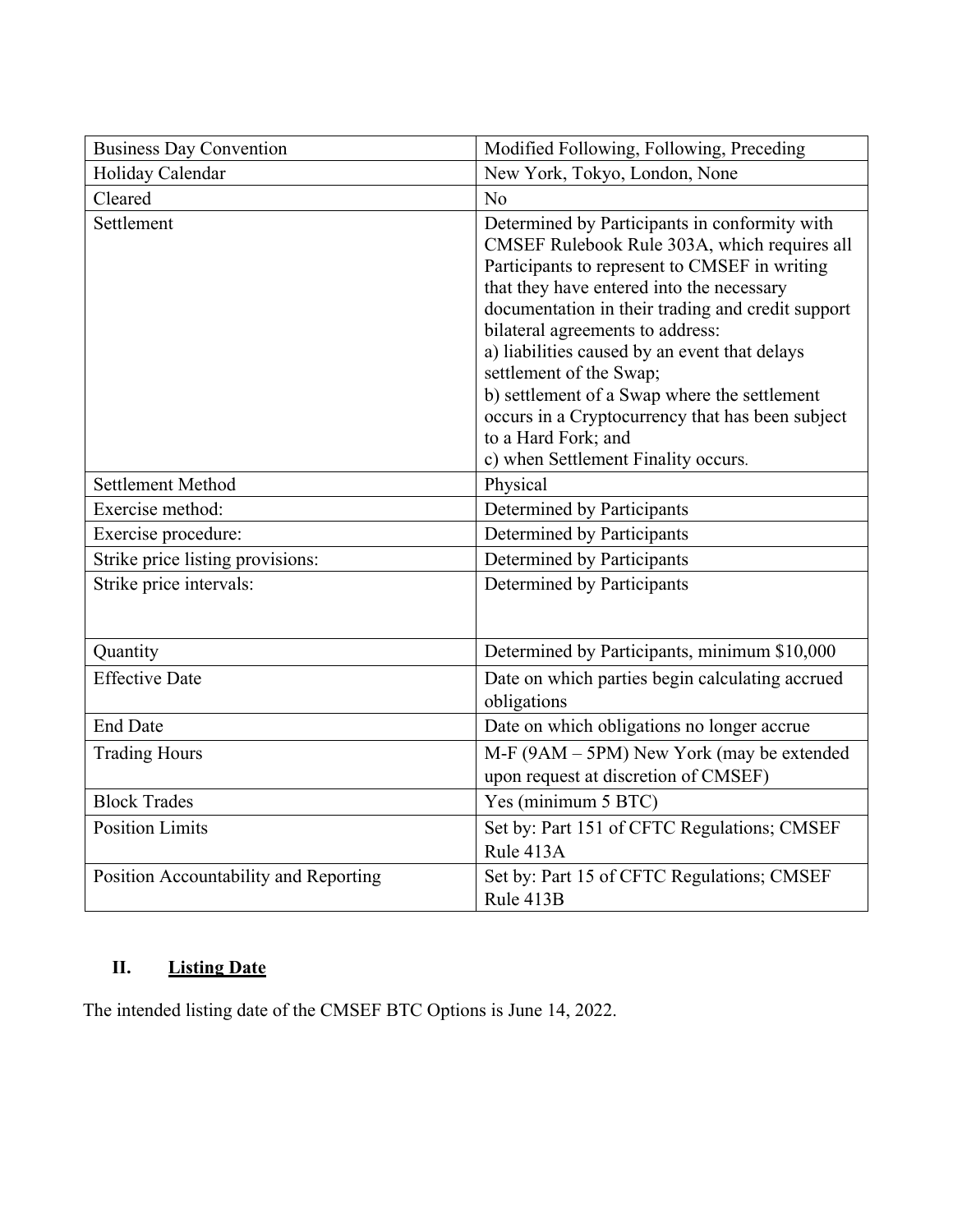# **III. Analysis of Compliance with Core Principles**

We have reviewed the SEF Core Principles and have identified that the listing of CMSEF BTC Options may have bearing on SEF Core Principle 3: Swaps Not Readily Susceptible to Manipulation. For the reasons stated below we believe that the listing of CMSEF BTC Options complies with the Commodity Exchange Act and SEF Core Principle 3.

# **A. The Underlying Bitcoin Market is not Readily Susceptible to Manipulation**

Bitcoin was created by Satoshi Nakamoto, a pseudonymous person or team who outlined the technology in a 2008 white paper. The Bitcoin network went live in 2009. Every transaction involving a bitcoin is tracked on the Bitcoin blockchain ledger which is public and permissionless. Unlike a bank's ledger, the Bitcoin blockchain is distributed across the entire network. No company, country, or third party is in control of it; and anyone can become part of that network.

The network's native cryptocurrency token is bitcoin. According to Coinmarketcap.com

(https://coinmarketcap.com/), the market cap for all digital assets is over \$1.24 TN. Bitcoin is the largest cryptocurrency by market capitalization, estimated to be \$576.8 BN as of June 8, 2022. The 24-hour trading volume in bitcoin for June 8, 2022, was \$37.6 BN. Bitcoin is traded against many other crypto pairs (e.g., Ether) and in a number of fiat currency pairs.

Several bitcoin futures and swaps have already been listed on various designated contract markets (DCMs) and SEFs. Further, while bitcoin is not a currency, in many ways it is traded and used like a currency. Therefore, physically-settled USD/BTC Options would share many features with FX Options

# **B. Conditions that Prevent the CMSEF BTC Options from Being Readily Susceptible to Manipulation**

Clear Markets has established rules and an enforcement infrastructure to prevent the manipulation of the Contract. The contract specifications for the Bitcoin Physically Delivered Swap were drafted to conform with the guidance and/or acceptable practices in appendix B of Part 37 of the CFTC Regulations and appendix C to part 38 of the CFTC Regulations.

# **C. Settlement Procedure**

The settlement of CMSEF BTC Options occurs off-SEF in accordance with the terms of the trading relationship between the parties subject to CMSEF Rule 303A. CMSEF may use its records request authority in order to ensure that the proper settlement of CMSEF BTC Options occurs, particularly in the first six months of operation. This additional layer of protection is warranted due to the novelty of the CMSEF BTC Options contract, settlement of which requires the transfer of a digital asset, and CMSEF's obligation to ensure the financial integrity of transactions on its platform.

# **IV. Position Limits or Accountability**

Clear Markets has established the following large trader reporting for CMSEF BTC Options: